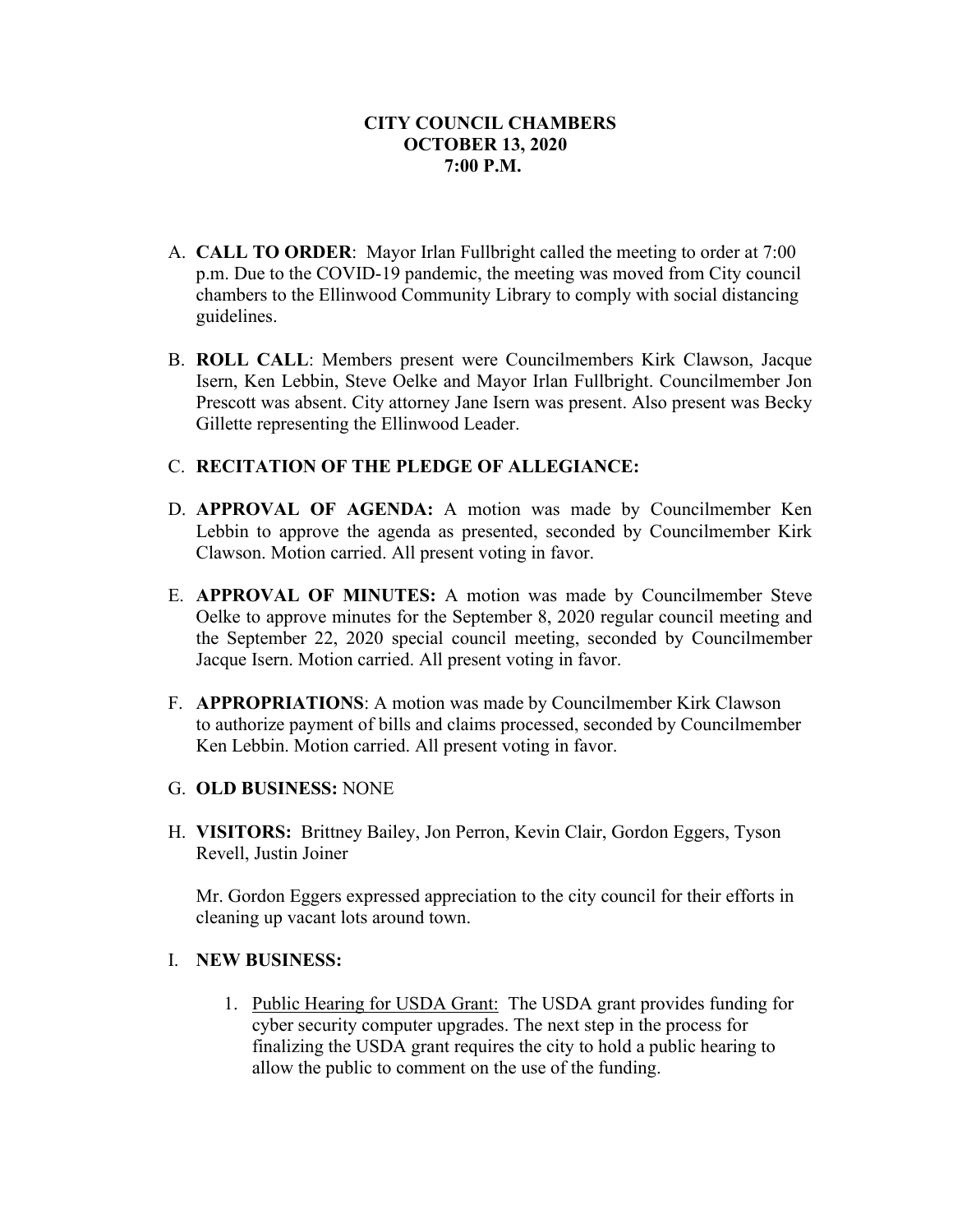Mayor, Irlan Fullbright opened the public hearing for public comment on the USDA grant funding at 7:08 p.m. After hearing no comments from the public, Mayor Irlan Fullbright declared the public hearing closed at 7:09 p.m.

2. USDA Grant: Presented to council were proposed estimated expenditures for cyber security computer upgrades. The USDA grant will provide partial funding of \$3900 for the project. The proposed estimated expenditures were as follows:

> H & B Communications - Equipment/Services \$ 7.895.17 Dell – Computer Equipment  $$ 3,341.96$

A motion was made by Councilmember Ken Lebbin to approve the estimated costs presented above and authorize Mayor Irlan Fullbright to execute the remaining grant documents to secure the grant funding. Motion seconded by Councilmember Kirk Clawson. Motion carried. All present voting in favor.

- 3. Service Award: A service award was presented to Tyson Revell for his 5 years of service to the Fire department.
- 4. Vacant Lot Sale: Staff explained that "For Sale" signs have been placed on the three smaller 50' wide lots owned by the city. Staff presented to council a form that prospective purchasers will use to make an offer to purchase the city's empty lots.

Presented to council was an offer on the lot at  $414$  E.  $4<sup>th</sup>$  made by Gordon and Pam Eggers for \$3500 to place a garage on the lot which would qualify them for the rebate program.

A motion was made by Councilmember Kirk Clawson to accept the offer submitted by Gordon and Pam Eggers in the amount of \$3500, seconded by Councilmember Steve Oelke. Motion carried. All present voting in favor.

5. Housing Study: Justin Joiner representing Joiner Construction was present to address council regarding a housing study for the City of Ellinwood. Mr. Joiner explained the housing study is a tool necessary to apply for a Moderate Income Housing (MIH) grant. The grant would be sponsored by the city and monies would flow from the state to the city and then to the developer. The grant provides gap financing to the developer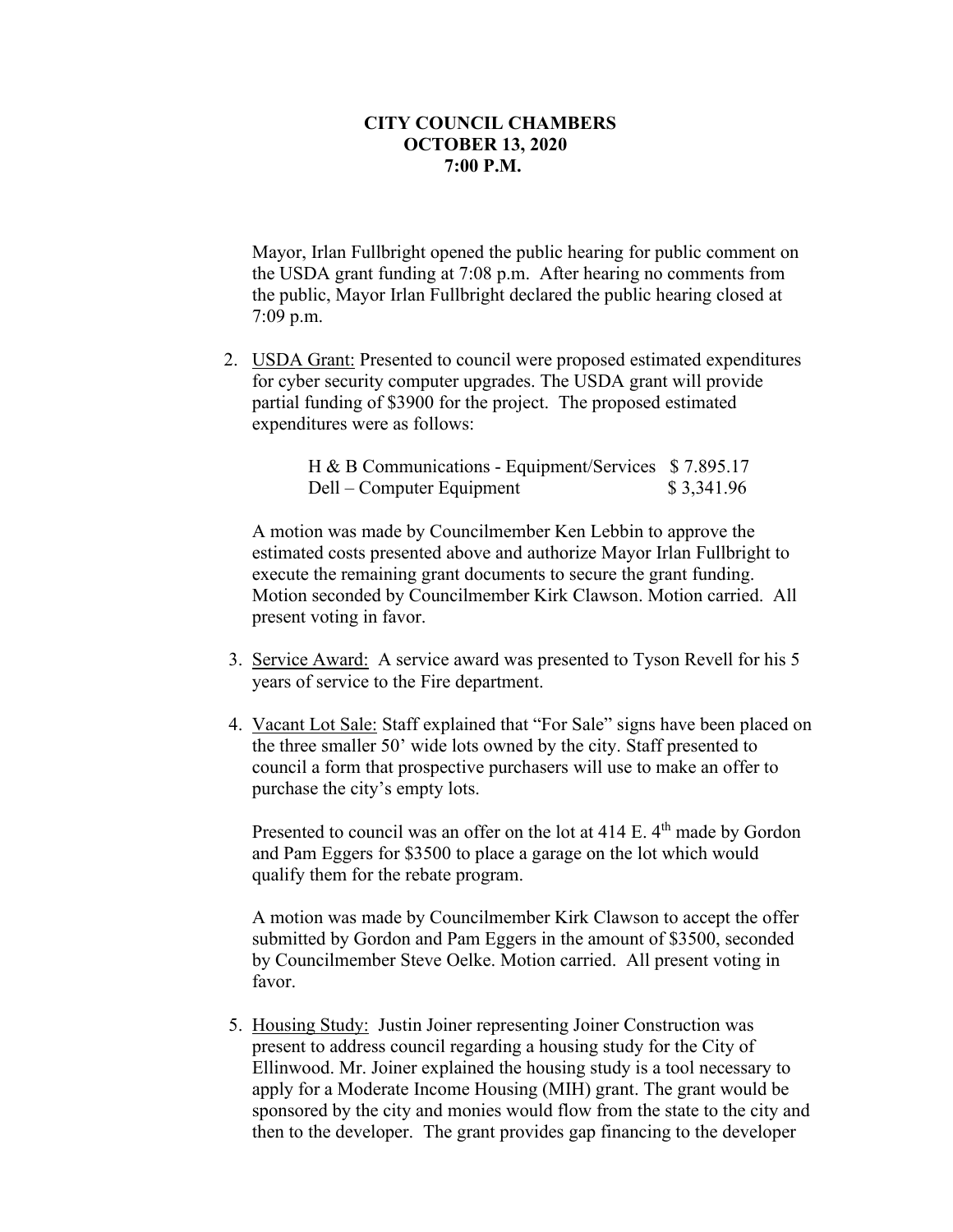for possible future expansion including multi-family duplexes. The approximate cost of the study could be \$8000 to \$9000 and could be paid for out of the economic development fund.

A motion was made by Councilmember Ken Lebbin to authorize staff to request proposals for a housing study, seconded by Councilmember Jacque Isern. Motion carried. All present voting in favor.

6. Street Project Change Order #5 and #6: Staff presented to council change orders #5 and #6 on the street project. Staff consulted with Mayor Irlan Fullbright and approved change order #5 in the amount of \$1425.00 and change order #6 in the amount of \$382.38 to allow the project to continue.

A motion was made by Councilmember Jacque Isern to ratify staff's decision to approve change order #5 in the amount of \$1,425 to allow the project to continue, seconded by Councilmember Steve Oelke. Motion carried. All present voting in favor.

A motion was made by Councilmember Kirk Clawson to ratify staff's decision to approve change order #6 in the amount of \$382.38 to allow the project to continue, seconded by Councilmember Jacque Isern. Motion carried. All present voting in favor.

7. KPP Voting Delegates: Staff explained that each member city has a vote on certain business items concerning KPP operations and each city is allowed one primary voting delegate and two alternates. Currently, Chris Komarek is the primary delegate and Jon Perron and Tyson Revell are alternates.

A motion was made by Councilmember Steve Oelke to appoint Chris Komarek as primary voting delegate and Jon Perron and Tyson Revell as alternates, seconded by Councilmember Kirk Clawson. Motion carried. All present voting in favor.

8. Spark Funding Projects: Staff reminded council that at the July 14, 2020 council meeting, council approved Resolution 71420, a City Coronavirus Relief Fund Resolution. The City's share of the CARES federal funding to be received from the County was \$112,011.84. In July, 2020 a direct reimbursement spreadsheet was presented to the County for COVID 19 related expenses up to that date in the amount of \$3,212.09. At that same time a direct aid plan was presented to the County for expending the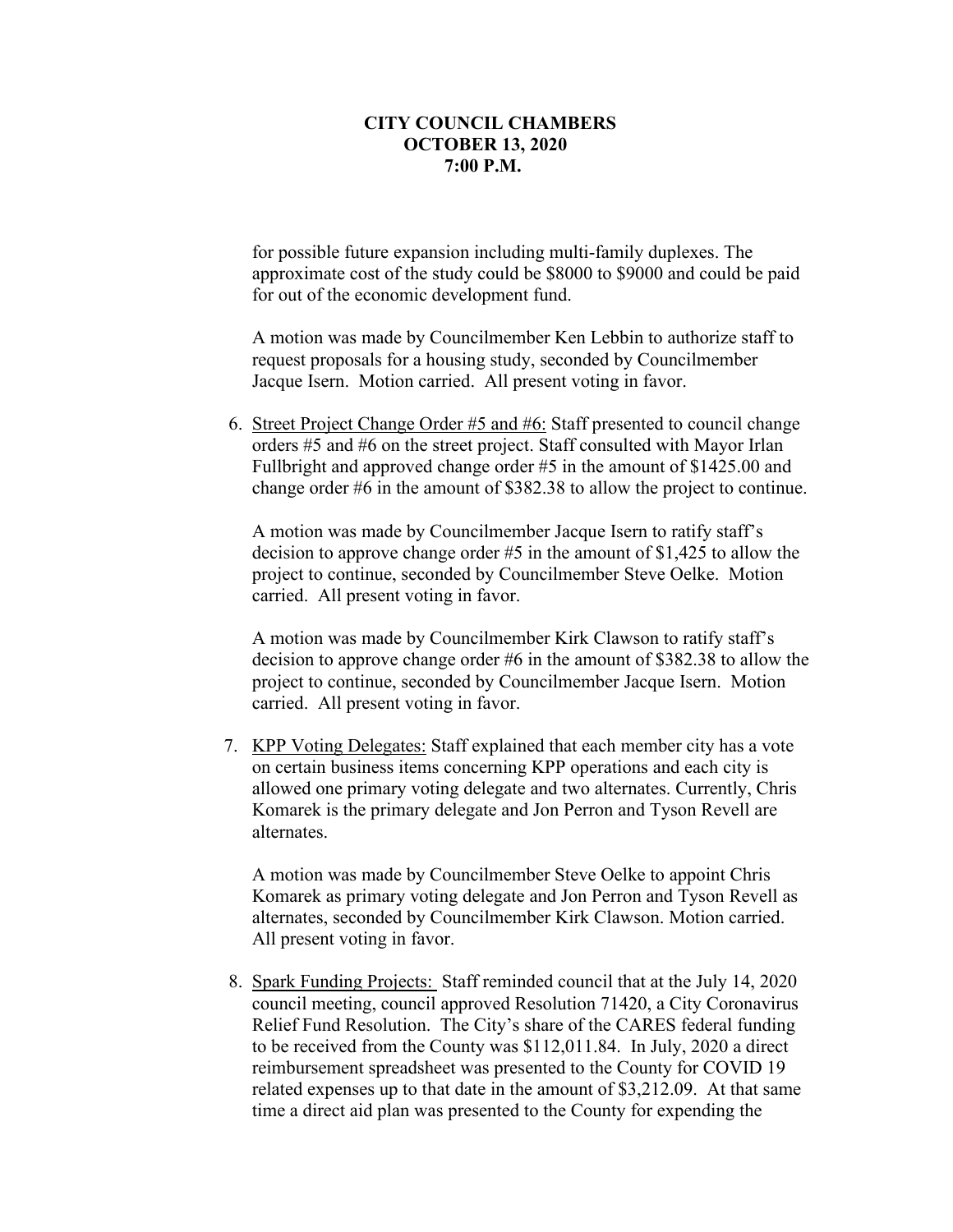remaining federal funds allocated to the City. Staff explained in mid-September, the city was notified by the county that the direct aid plan was approved. He also explained that due to the very short time to have these projects completed, once notification of the approval of the plan was received staff started to get the plan into motion. Presented to council was the direct aid plan submitted to the county. The proposed expenditures included in the plan were as follows:

| • Remote learning and staff training for the police department-\$14,020 |              |
|-------------------------------------------------------------------------|--------------|
| • Computers/Tablets for remote work                                     | $-$ \$45,000 |
| • Sneeze guards and barriers $-$ City Hall                              | $-$ \$ 8,000 |
| • PD Covid 19 related renovations to provide distancing                 | $-$ \$30,000 |
| • Zoom for remote learning/meetings                                     | $-$ \$ 200   |
| • 800 radios for communications                                         | $-$ \$11,579 |

Also, presented to council was an estimate from Garrett Contracting & Design for the Covid-19 related renovations to the police department in the amount of \$30,000 detailed above.

A motion was made by Councilmember Ken Lebbin to approve the above proposed itemized projects and expenditures to include the estimate from Garret Contracting in the amount of \$30,000 for the police department renovations, seconded by Councilmember Steve Oelke. Motion carried. All present voting in favor.

- 9. Park Street Drainage: Staff explained that more study has been done on the Park Street drainage problem addressed at the August 11, 2020 meeting. Staff presented to council the following possible solutions and estimated costs:
	- Remove the existing bridge and replace with an arch railcar culvert – Stone Sand Co., Inc. - \$12,184 plus the cost of the railcar.
	- Leave the current bridge in place and place a 30" culvert around the bridge at a lower elevation, which could be done by city crews at an anticipated cost of \$10,000.
	- Leave the current bridge in place and remove the middle box divider and bottom and then replace the bottom at the required depth to allow for proper drainage – Akita Construction and Rental, Inc - \$18,459 to \$21,162.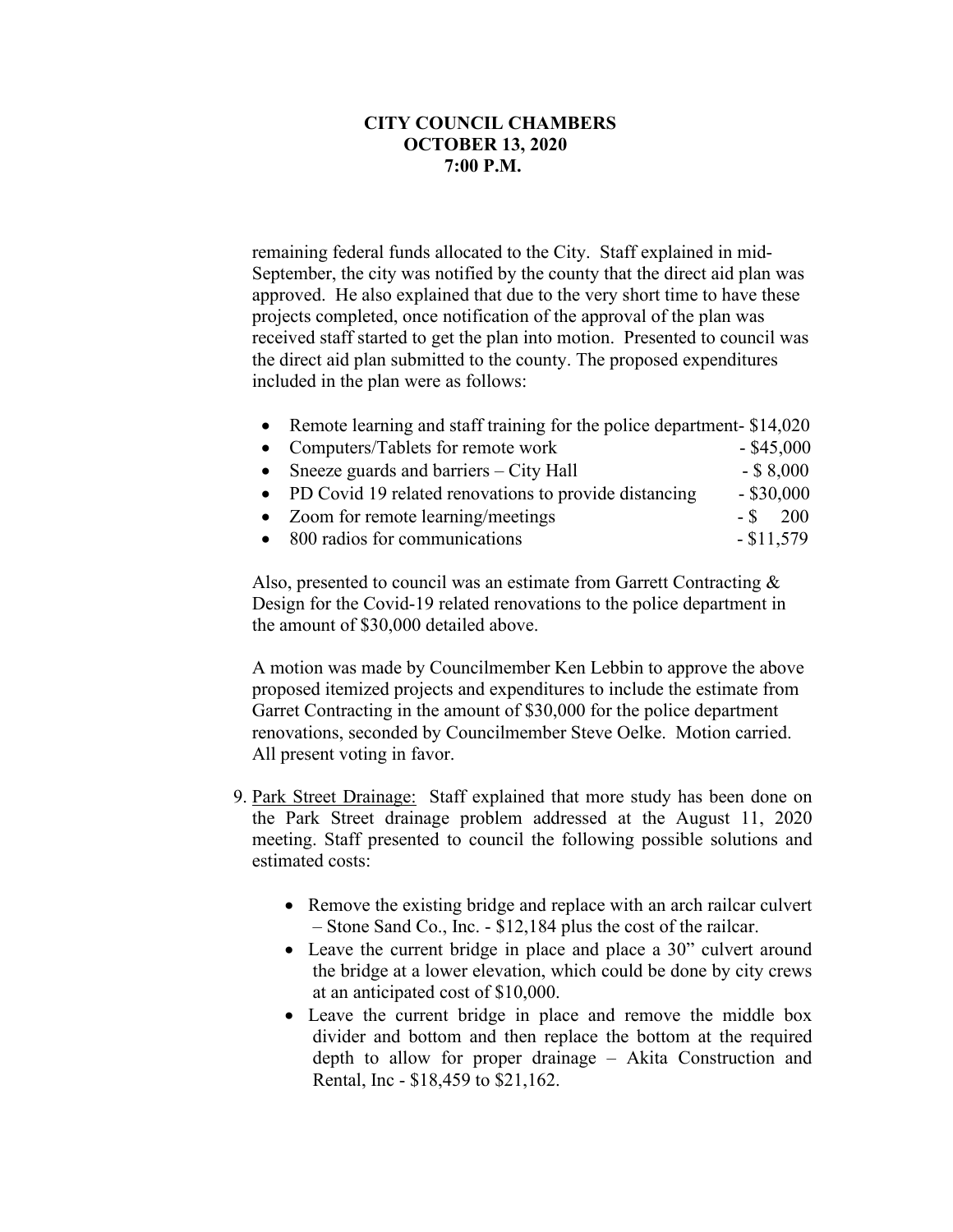After some discussion, the consensus of council was to pursue the railcar option because it is a more permanent solution than the other two options. A motion was made by Councilmember Ken Lebbin to approve the arch railcar culvert option and the quote from Stone Sand in the amount of \$12,184, including the placement of the railcar, removing a tree and stump to allow additional room during the installation and to clean out the ditch from the culvert to the golf cart bridges (cost of railcar not included). seconded by Kirk Clawson. Motion carried. All present voting in favor.

- 10. AT&T Antenna Agreement Changes: Presented to council was an updated AT&T antenna agreement for equipment placed on the north water tower. A motion was made by Councilmember Jacque Isern to approve the AT&T antenna agreement as presented, seconded by Councilmember Steve Oelke. Motion carried. All present voting in favor.
- 11. AMI Automated Meter Infrastructure: Staff explained that automated metering infrastructure (AMI) has been something staff has wanted to implement, but it has not been pursued because the initial cost was prohibitive. Kansas Power Pool has put together a study of AMI for several member cities and is proposing funding the initial set up costs over possibly a 10-year period through KPP. Jon Perron has been researching AMI and the benefits it would provide to the city. Presented to council for their review was information explaining the benefits of AMI and how it would affect the city. Some of the major benefits are noted below:
	- Accurate and up to date meters and having all new meters
	- Monitor system performance
	- Timely data collection for billing, reduction in human error in billing and meter reads
	- Customer portals
	- Reduce cost of shutoffs, turn-ons, move in and out reads, re-reads, etc.
	- Remote disconnects less customer confrontations
	- Outage detection

Staff explained that KPP needs to have a commitment by December  $1<sup>st</sup>$ and recommends the issue be tabled to allow council time to review the information and to place the issue back on the agenda for the November meeting for possible action.